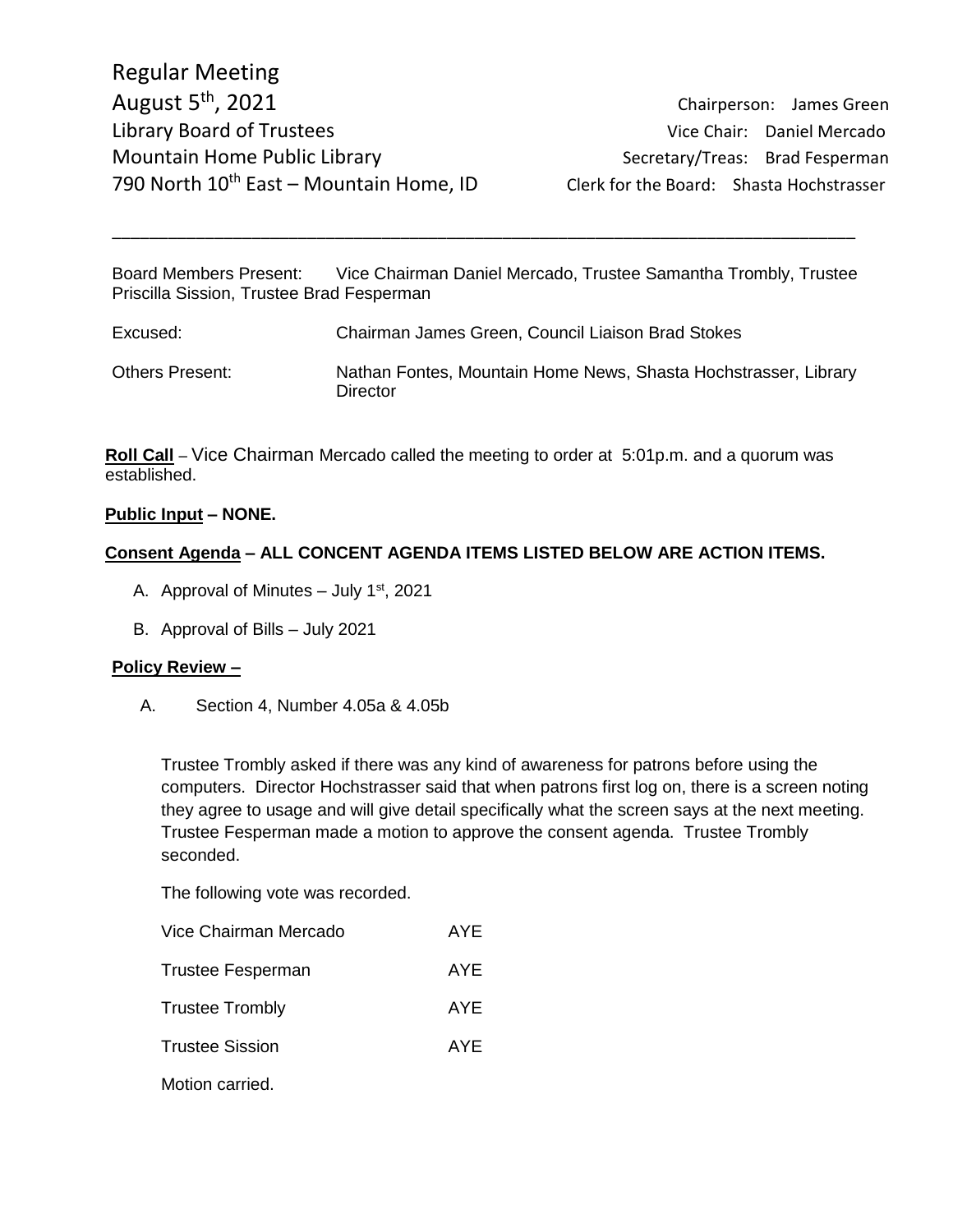### **Old Business –**

A. Action Item: Items removed from the consent section.

None.

B. Discussion: Meeting Room Pricing in Policy Section 4, Number 4.03, page 3/4

Trustee Fesperman asked if the meeting room cost should be suspended. Trustees noted that other libraries had costs associated with meeting room usage. Trustee Sission was concerned about liability afterhours and asked Director Hochstrasser to ask the City attorney about the policy wording.

Trustee Fesperman moved that there is no changed to the pricing of the meeting room policy. Trustee Sission seconded.

The following vote was recorded.

| <b>Trustee Fesperman</b> | AYE |
|--------------------------|-----|
| <b>Trustee Trombly</b>   | AYE |
| <b>Trustee Sission</b>   | AYE |

Motion carried.

C. Discussion: Spacesaver End Panel Proposal

Proposal had been made last year and Director Hochstrasser wasn't interested in pursuing purchase but wanted to show the Library Board simply for awareness.

Trustee Sission moved the board decline the Spacesaver End Panel Proposal. Trustee Fesperman seconded.

The following vote was recorded.

| Vice Chairman Mercado    | AYF |
|--------------------------|-----|
| <b>Trustee Fesperman</b> | AYE |
| <b>Trustee Trombly</b>   | AYE |
| <b>Trustee Sission</b>   | AYF |

Motion carried.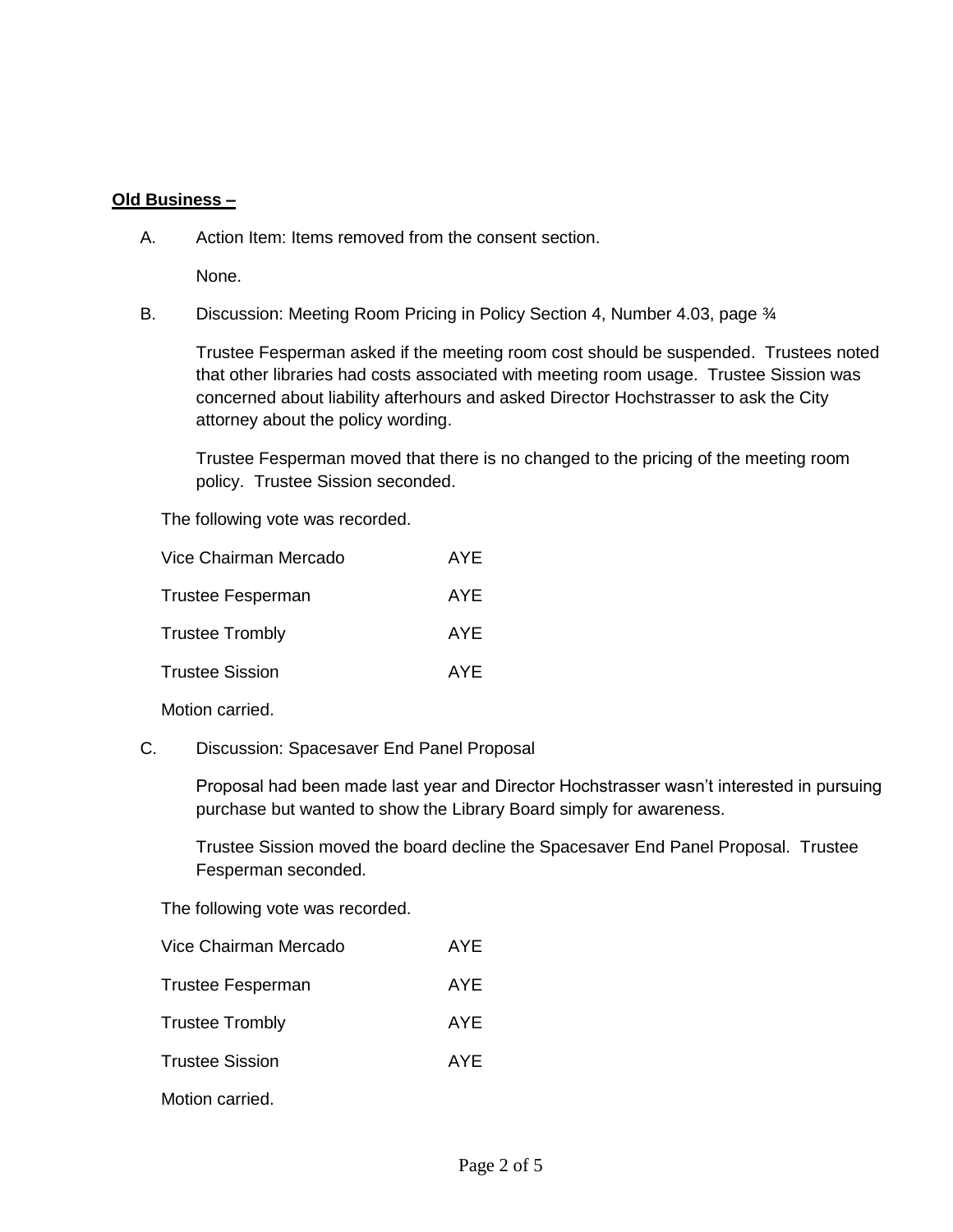## **New Business –**

A. Action Item: Items removed from the consent section.

None.

B. Action Item: Stucco Repair & Exterior Paint Proposal

Trustees noted the gap in pricing of the bids along with coming to the end of the budget year whether it's better to wait. Director said it's not a pressing need and that it's more to give and idea of cost. Trustee Trombly asked how much longer life do the last two HVAC units have until they need to be replaced. Director Hochstrasser said she will ask ACCO Engineered Systems. Trustee Fesperman asked to table item until September meeting when there's a clearer picture of the budget revenue in order to keep money in the levy line in case it's needed to replace the other two HVAC units.

C. Action Item: Cement Installation & purchase of Outdoor Book drop

Director Hochstrasser has noticed that many patrons utilize the outside book drop but are inconvenienced in getting out of their car to drop items off. There is a corner in the parking lot which could potentially hold a drive-by book drop as a better convenience for patrons who may have trouble getting out of their vehicles. Trustee Trombly noted the need is valid but unsure looking at the budget. Director Hochstrasser suggested possibly talking to the Friends of the Mountain Home Public Library to ask for a portion towards the project. Trustee Sission said she would help present the request with Director Hochstrasser. Vicechairman Mercado said he would talk to the mayor to see if it's possible to get assistance from the ARPA funding to build the sidewalk space required. Vicechairman Mercado asked to table item until information has been obtained.

# **Director Report –**

# *Old Business*

CPR Training – Currently in contact with Central District Health to look at a potential partnership with St. Luke's to provide training.

Grants –

• Summer Intern Grant – Alicia completed her hours and I will be submitting the final report soon. We really appreciated her willingness to learn various duties and show flexibility in her schedule to provide assistance when needed. We hope to see this grant opportunity available to apply for next summer.

• Keep Students Learning and Adults Earning/ARPA (America Rescue Plan Act) Grant – The Idaho Commission for Libraries gave libraries the opportunity to apply for funding and I presented a proposal applying for \$3,000 to utilize towards the purchase of laptops and mobile hotspots available for checkout. We just received confirmation on July 12th that the proposal was accepted. Next board meeting I will draft a laptop policy for approval.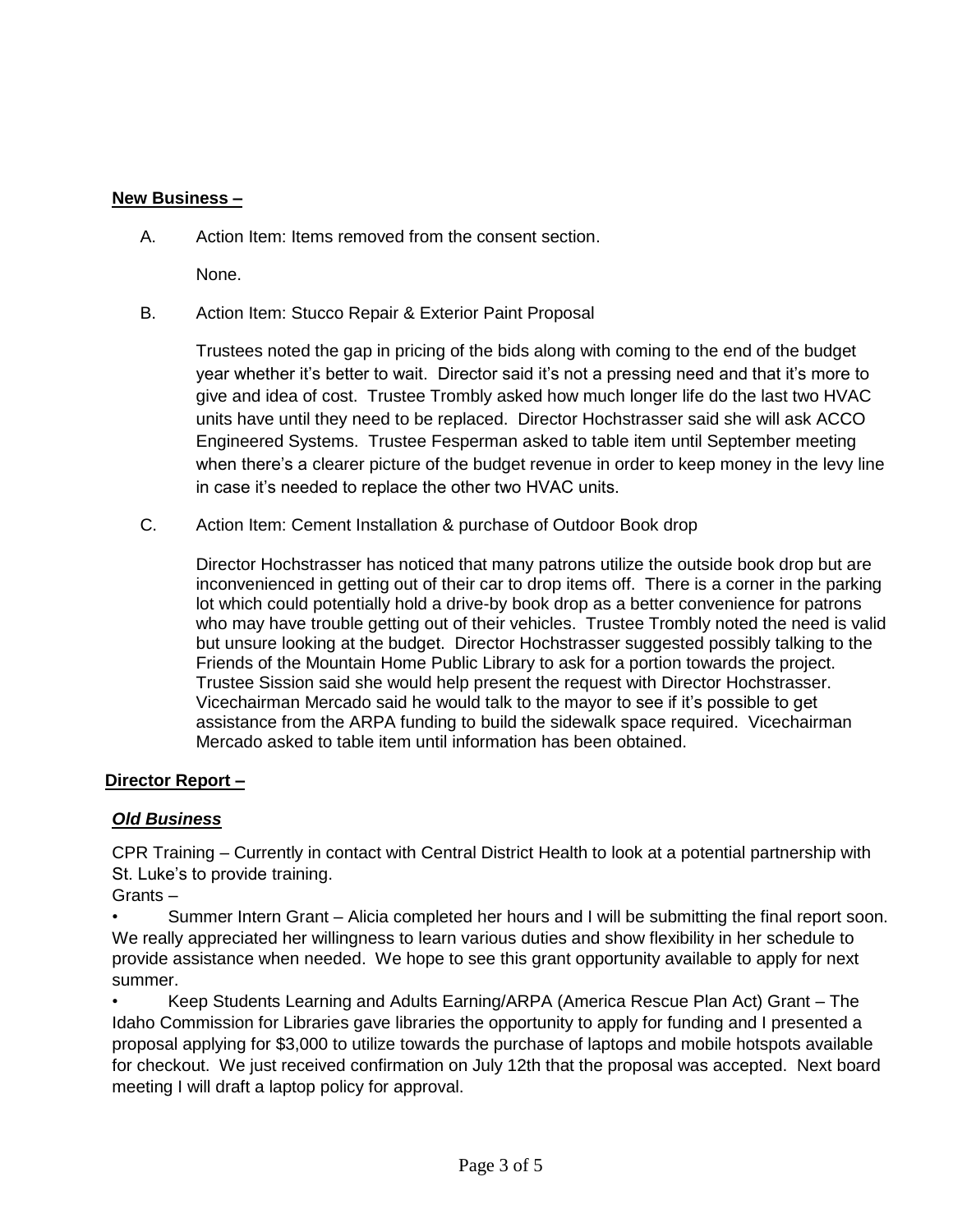• ICFL's IMLS ARPA OverDrive Funds application – We were approved to receive \$2,000 to used towards adding items to the library's digital collection.

• ICFL's "Let's Talk About "program – The Library was approved for the Idaho Commission for Library's book discussion program. They provide multiple copies for patrons to check out and we set up a time to have a guest professor come lead each book discussion. It has been 3 years since our library has been a participant and we are excited to bring it back this year. We are also collaborating with the Mountain Home Arts Council and together we picked the theme and our 3 chosen titles. The program will tentatively coincide with the Winter Adult Reading Program as an incentive to participate in both programs.

• Emergency Connectivity Fund Program – I talked to City Hall and they said I could potentially apply for it and delay utilizing until the next fiscal year begins.

New Business July Stats  $#$  of Items cataloged = 169  $#$  of computer sessions = 696 # of Reader Advisor Questions = 2,685 # of items checked  $IN = 4,506$ # of items checked OUT =  $5.779$ # of eBooks checked OUT= 290  $#$  of eAudios checked OUT = 85 # of Patron visits JUNE  $1-28 = 4,299$ # of Patron visits July  $1 - 28 = 4,618$ # of notarizations  $= 5$ # of proctor tests  $= 0$ # of new / renewed cards =  $253$ Staff training #'s = everyone completed 3 # of ILL's requested BY US to receive for our Patrons = 29 # of ILL's requested FROM US to send to another library =  $0$ Total # of items owned =  $53,122$ 

Meghan (Circulation Coordinator) has been organizing our patron accounts and cleaning up expired records. I have included her report in the packet.

Jessica (Teen & Adult Programming Coordinator) & Bianca (Youth Services Coordinator) will be attending Idaho Out-of-School Network's Power Up Summit conference held in Boise on September 9th-10th. This conference is for those who run programs or offer services that youth may access outof-school: summer, afterschool, camps, or even online. The theme this year is "Build Up!" In-person conferences are always beneficial to connect with other libraries and share ideas.

Betty Zimmerman on behalf of the Clark, Ibsen and Zimmerman families contributed \$1,000 towards adding materials to the collection for the betterment of Mountain Home youth. After consulting with Bianca, we have used the funds through the Friends of the Mountain Home Public Library to purchase juvenile graphic novels and have received the first shipment of books recently. The next shipment will be arriving soon and we'll provide an unboxing video on social media and give our thanks to the families for their generous donation.